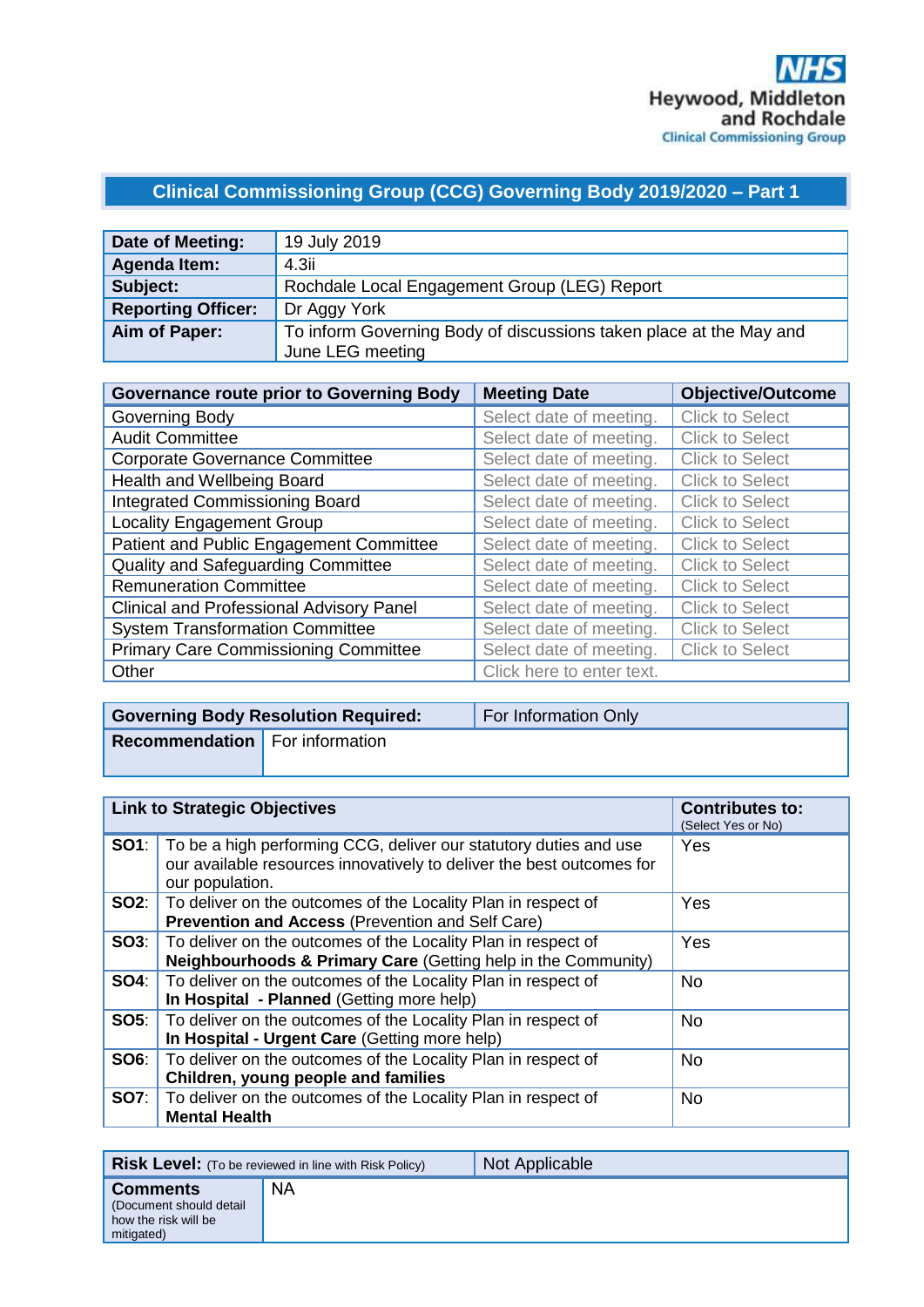| <b>Content Approval/Sign Off:</b>                                 |                                                      |
|-------------------------------------------------------------------|------------------------------------------------------|
| The contents of this paper have been<br>reviewed and approved by: | Clinical Locality Lead for Rochdale, Dr Aggy<br>York |
| <b>Clinical Content signed off by:</b>                            | Not applicable                                       |
| Financial content signed off by:                                  | Not Applicable                                       |

|                                                       | <b>Completed:</b> |
|-------------------------------------------------------|-------------------|
| Clinical Engagement taken place                       | Not Applicable    |
| Patient and Public Involvement                        | Not Applicable    |
| <b>Patient Data Impact Assessment</b>                 | Not Applicable    |
| Equality Analysis / Human Rights Assessment completed | Not Applicable    |

#### **Executive Summary**

#### **The May Rochdale Local Engagement Group (LEG) meeting was held at the Apnar Ghar centre on Tuesday 14th May 2019.**

#### Guest Presentations

## **Presentation 1: Hydration and Nutrition, Martin Hazlehurst, Age UK**

A presentation was provided to members. Members were asked for any comments or questions. It was queried whether this presentation has been taken to care homes in the Borough. The suggestion was noted and it was highlighted that links have been made with the Caring Together Forum. A suggestion was made regarding linking this to the flu clinics held at practices. It was confirmed that this took place in Stockport and was successful as it provides an opportunity to gain access to a significant number of elderly patients.

## **Presentation 2: Autism, Mike O'Keefe, Rochdale Borough Council**

A presentation was provided on the Strategy for Autism in GM. Members were asked for any comments or questions – no further discussions took place.

#### Usual Committee Business

As usual, papers and updates had been sent via email to all members. No feedback was received and there were no questions relating to the papers from anyone.

#### CPAP

A short presentation was given by Dr York regarding a 6 month summary of CPAP Actions and Achievements and feedback given by core members as to its structure.

#### Primary Care Networks

Part 2 of the agenda of used to discuss the primary care networks.